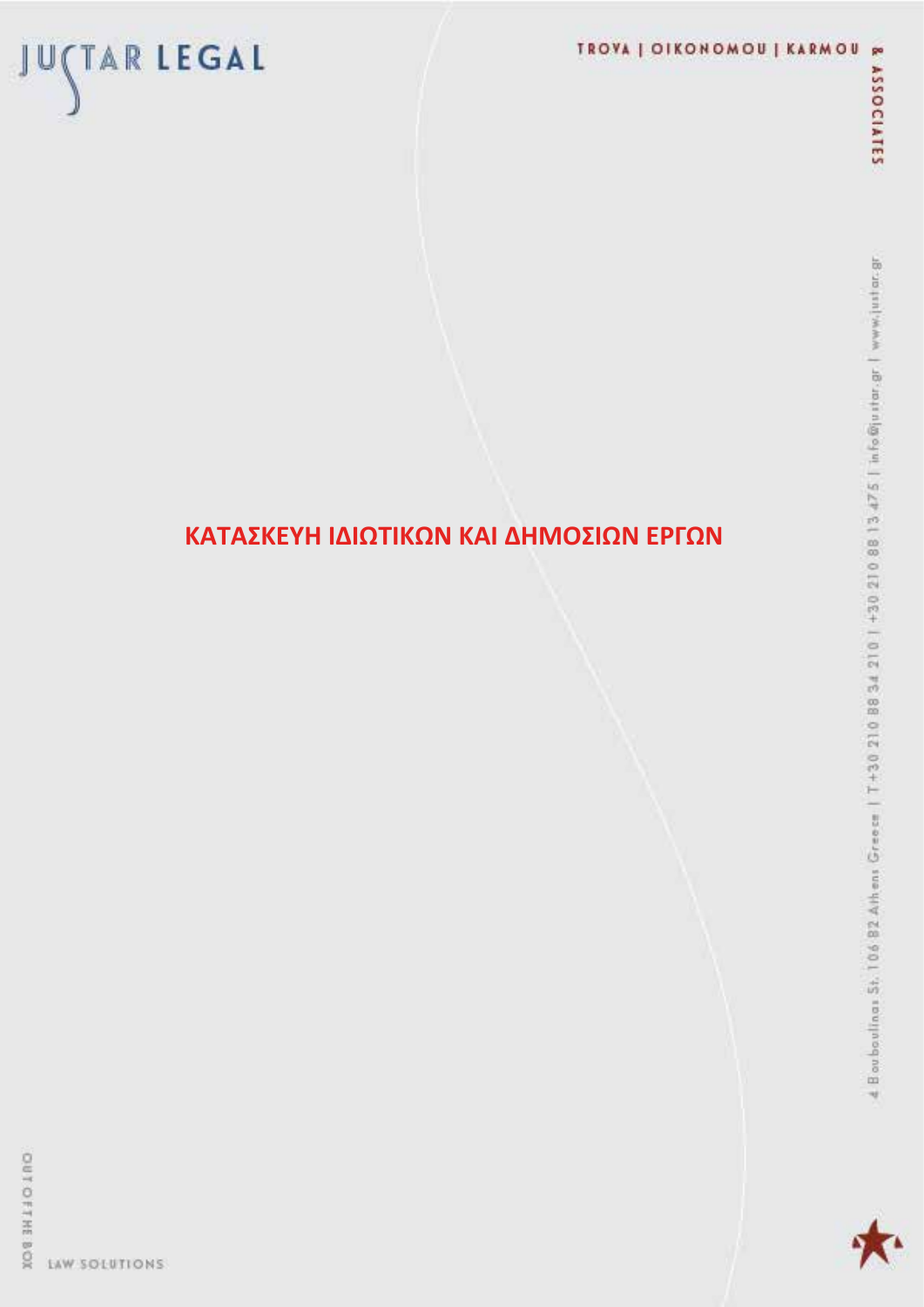# ΚΑΤΑΣΚΕΥΗ ΙΔΙΩΤΙΚΩΝ ΚΑΙ ΔΗΜΟΣΙΩΝ ΕΡΓΩΝ

## Έρνα Μετρό:

Νομικός σύμβουλος του αναδόχου του Βασικού Έργου του Μετρό Θεσσαλονίκης (2013 - σήμερα): Πλήρης παροχή υπηρεσιών στη διαχείριση της σύμβασης μελέτης, κατασκευής και θέσης σε λειτουργία (contract management) και στην προετοιμασία και υποστήριξη συμβατικής αλληλογραφίας και αξιώσεων (claims), από την υποβολή τους έως και την παράσταση ενώπιον των αρμόδιων διαιτητικών και τακτικών δικαστηρίων. Εκπροσώπηση του αναδόχου στη διαδικασία συμβιβασμού που επετεύχθη το 2017 και επέτρεψε την επανεκκίνηση και συνέχιση του έργου.

Νομικός σύμβουλος του αναδόχου της επέκτασης του Μετρό Θεσσαλονίκης προς Καλαμαριά (2014 - σήμερα): Πλήρης παροχή υπηρεσιών στη διαχείριση της σύμβασης μελέτης και κατασκευής (contract management) και στην προετοιμασία και υποστήριξη συμβατικής αλληλογραφίας και αξιώσεων (claims), από την υποβολή τους έως και την παράσταση ενώπιον των αρμόδιων δικαστηρίων.

Νομικός σύμβουλος κατασκευαστών-υπεργολάβων για τα έργα του Μετρό της Αθήνας. Παρακολούθηση εκτέλεσης συμβάσεων - Συμβατική αλληλογραφία.

Νομικός σύμβουλος της εταιρίας SELI SpA για έργα και προμήθειες του Μετρό Θεσσαλονίκης.

Νομικός σύμβουλος της Κοινοπραξίας ΑΚΤΩΡ ΑΤΕ - Impregilo SpA για το έργο «Κατασκευή Επέκτασης Γραμμής 3 Από Φρέαρ Ασωμάτων Έως Αιγάλεω -Έργα Πολιτικού Μηχανικού». Σύνταξη και κατάθεση ενστάσεων ενώπιον της αναθέτουσας αρχής.

Νομικός σύμβουλος της Κοινοπραξίας ΑΚΤΩΡ ΑΤΕ - Χ.Ι. ΚΑΛΟΓΡΙΤΣΑΣ Α.Ε. -ΕΠΕΚΤΑΣΗ ΓΡΑΜΜΗΣ 2-ΚΑΤΑΣΚΕΥΗ ΣΤΑΘΜΟΥ ΑΓΙΟΥ ΑΝΤΩΝΙΟΥ. Συνολικός νομικός χειρισμός σχετικά με διεκδικούμενα ποσά για εκτελεσθείσες πρόσθετες εργασίες.

# Αυτοκινητόδρομοι:

«Μελέτη-Κατασκευή-Αυτοχρηματοδότηση Eovo και Εκμετάλλευση **TNC** Ελεύθερης Λεωφόρου Ελευσίνας-Σταυρού-Αεροδρόμιο Σπάτων και Δυτικής Περιφερειακής Λεωφόρου Υμηττού» (ΑΤΤΙΚΗ ΟΔΟΣ): Πλήρης νομική υποστήριξη, διεξαγωγή διαιτησιών.

Νομικός Σύμβουλος του Παραχωρησιούχου ΜΩΡΕΑΣ στο έργο «Κόρινθος-Τρίπολη-Καλαμάτα-Λεύκτρο-Σπάρτη» σε όλη τη φάση της εκτέλεσης. Πλήρης παροχή υπηρεσιών στη διαχείριση της σύμβασης (contract management) και στην προετοιμασία και υποστήριξη συμβατικής αλληλογραφίας και αξιώσεων (claims), από την υποβολή τους έως και την παράσταση ενώπιον των αρμόδιων διαιτητικών και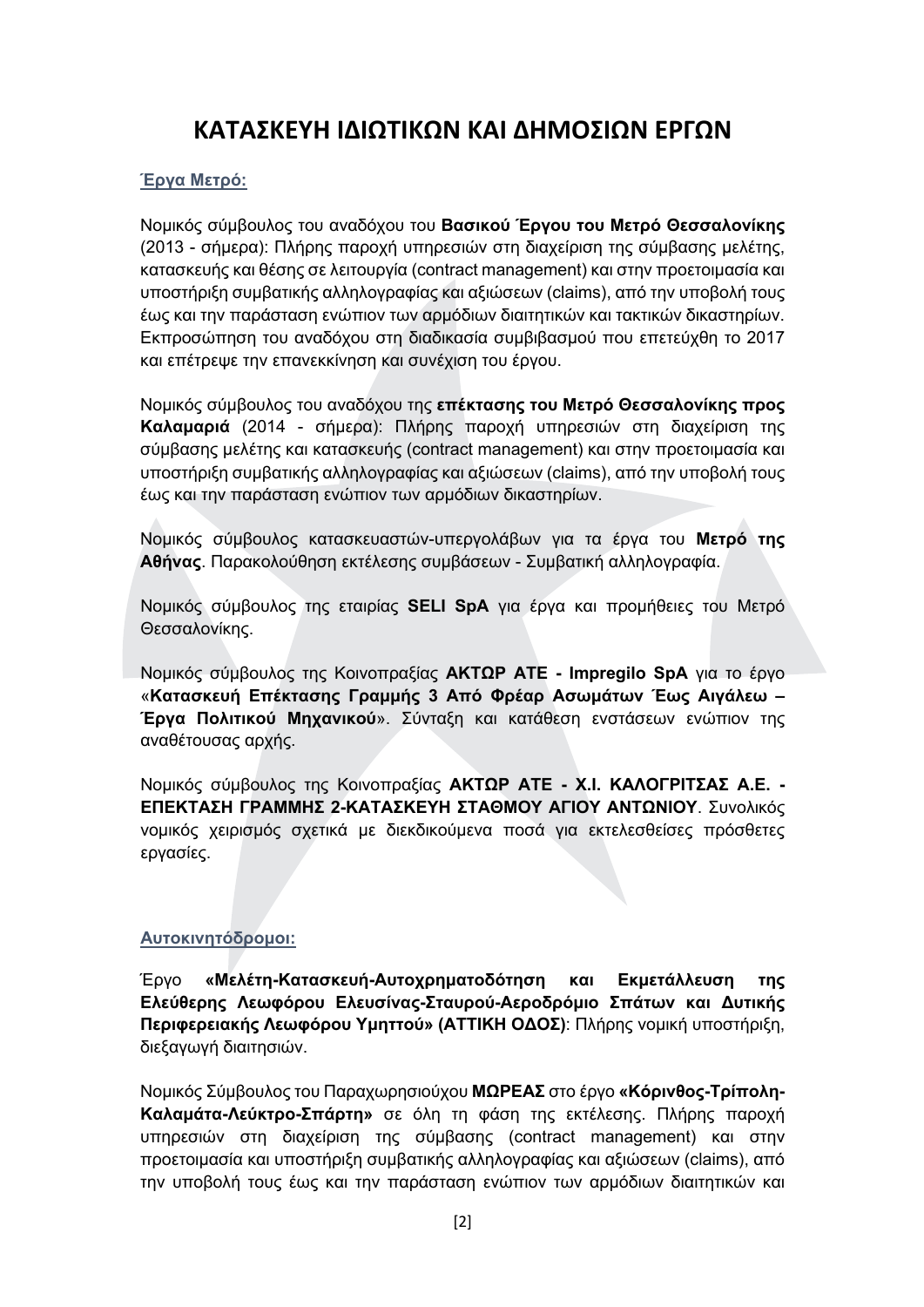τακτικών δικαστηρίων, καθώς και ενώπιον των Επιτροπών Επίλυσης Τεχνικών Διαφορών. Νομική υποστήριξη του Παραχωρησιούχου και της κατασκευαστικής κοινοπραξίας στη διαδικασία για την επανεκκίνηση έργου (restart).

Νομικός σύμβουλος για συγκεκριμένα θέματα της Aegean Motorway S.A. (Αυτοκινητόδρομος Αιγαίου Α.Ε.) και της κατασκευαστικής κοινοπραξίας. Επίλυση ζητήματος ΛΕΑ, έναρξη διεξαγωγής διαιτησιών και τεχνικών πραγματογνωμοσυνών.

Νομικός σύμβουλος κοινοπραξίας ΑΠΙΟΝ ΚΛΕΟΣ στο έργο «Κόρινθος-Πάτρα». Νομικός έλεγχος περιβαλλοντικών δικών, ζητημάτων κοινοτικού δικαίου, διεκδικήσεων, μεθοδολογίας για την Τροποποίηση Σχεδιασμού κ.ά.

Νομικός σύμβουλος αναδόχων κατασκευαστικών εταιριών και κοινοπραξιών σε όλη τη φάση κατασκευής της Εγνατίας Οδού, για τα επιμέρους έργα:

«Ηγουμενίτσα-Πεδινή, Εργολαβία: Κατασκευή του τμήματος Άγιος Νικόλαος-Κουμαριά (Χ.Θ. 7+500 έως 14+5000)»: Ανάδοχος κοινοπραξία ΑΤΕΜΚΕ ΑΤΕ-ΑΕΤΕ ΤΕΧΝΟΔΟΜΗ-Αφοί Τραυλού-Ήφαιστος ΑΤΕΒΕ. Αντιμετώπιση του ζητήματος υποκατάστασης μέλους κοινοπραξίας.

«Εγνατία Οδός: Εργασίες Ολοκλήρωσης του τμήματος από κόμβο Μετσόβου  $\bullet$ έως κόμβο Παναγιάς»: Ανάδοχος εταιρία ΑΚΤΩΡ ΑΤΕ. Διεξαγωγή δικών- Παράσταση ενώπιον του Συμβουλίου της Επικρατείας και του Ελεγκτικού Συνεδρίου.

«Εγνατία Οδός: Κατασκευή Τμήματος από έξοδο σήραγγας Τ8 έως Α/Κ Περιστερίου (2.4-3.1)»: Ανάδοχος εταιρία ΑΚΤΩΡ ΑΤΕ. Νομικός παραστάτης της αναδόχου σε δίκες ενώπιον των τακτικών δικαστηρίων. Σύνταξη και υποβολή δικαστικών και ενδικοφανών προσφυγών. Χειρισμός διάλυσης της σύμβασης και εγγυητικών επιστολών.

«Εγνατία Οδός: Τμήμα Παναγιά - Γρεβενά από Χ.Θ. 16+300 έως Χ.Θ. 24+540 (4.1.2s - 4.1.3s)»: Ανάδοχος κοινοπραξία ΠΑΝΤΕΧΝΙΚΗ Α.Ε. - ΑΚΤΩΡ Α.Τ.Ε. Νομικός παραστάτης της αναδόχου σε δίκες ενώπιον των τακτικών δικαστηρίων. Σύνταξη και υποβολή δικαστικών και ενδικοφανών προσφυγών.

Νομικός σύμβουλος αναδόχων επιμέρους έργων του ΠΑΘΕ μεταξύ των οποίων:

«Κατασκευή Παράκαμψης Καμμένων Βούρλων Ν. Φθιώτιδας: Τμήμα Α/Δ ΠΑΘΕ από έξοδο Σήραγγας Κνημίδος έως Σκάρφεια»: Κοινοπραξία ΑΚΤΩΡ ΑΤΕ -Impregilo SpA.

«Ολοκλήρωση Οδικών Έργων στην περιοχή Κακιάς Σκάλας»: ΑΚΤΩΡ ΑΤΕ.  $\bullet$ 

«Κατασκευή αντιολισθηρών ταπήτων και υπολειπόμενων εργασιών στα τμήματα Αθήνα-Κόρινθος και Αθήνα-Υλίκη του Αυτοκινητοδρόμου ΠΑΘΕ»: ΑΚΤΩΡ ATE.

# Κέντρο Πολιτισμού Ίδρυμα Σταύρος Νιάρχος:

Ειδικός συνεργάτης του Κέντρου Πολιτισμού Ίδρυμα Σταύρος Νιάρχος (ΚΠΙΣΝ) για ζητήματα παραχωρήσεων, συμβάσεων κατασκευής και διαχείρισης, υποπαραχωρήσεων κ.λπ. Παροχή συμβουλών στη Διοίκηση και το Διοικητικό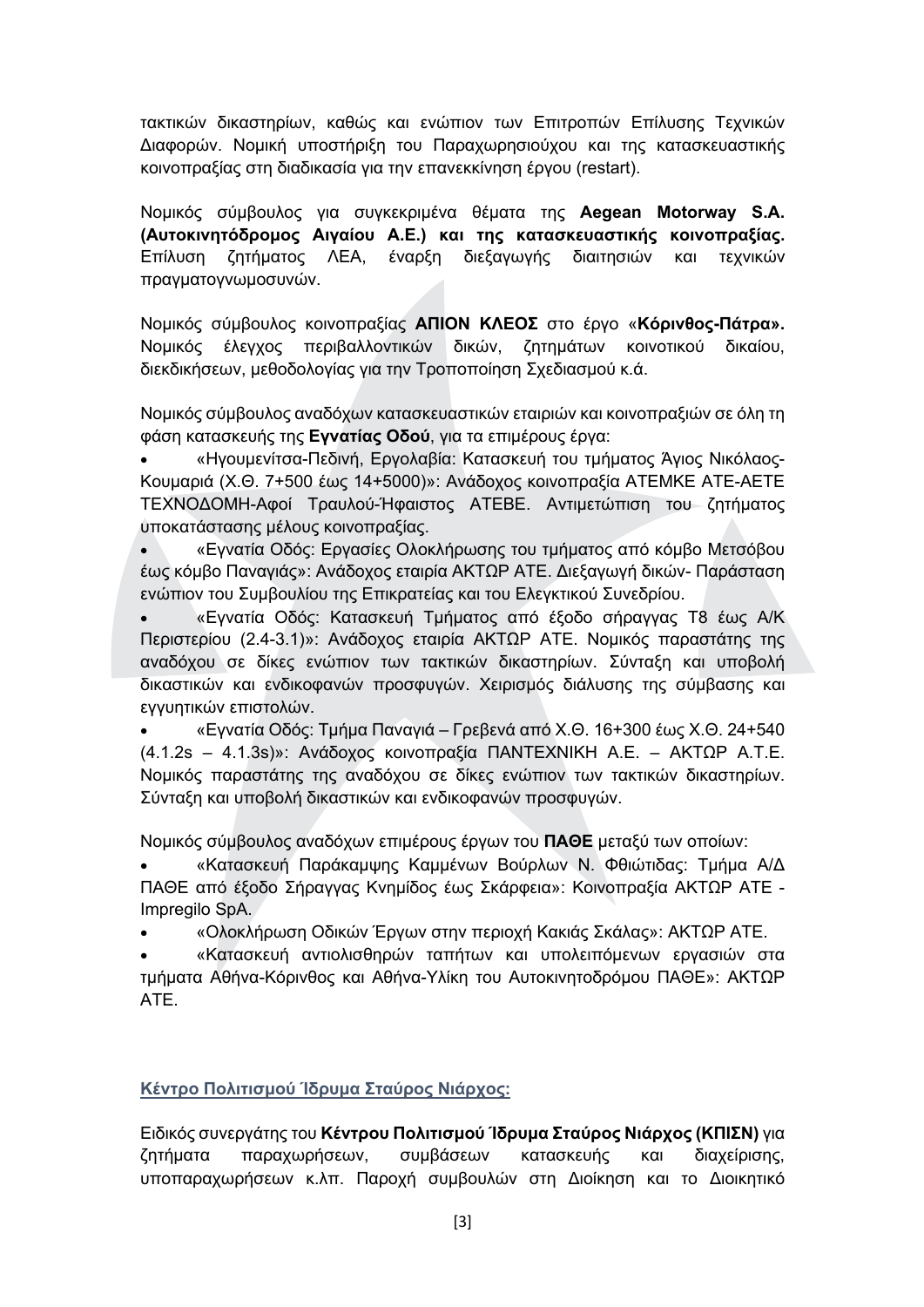Συμβούλιο απευθείας για το νομικό καθεστώς της παραχώρησης του ακινήτου, της συμβατικής του εκμετάλλευσης και αξιοποίησης μέσω υποπαραχωρήσεων, της διαμόρφωσης και συμβατικής ανάθεσης εργασιών του ακινήτου και του Πάρκου, τις σχέσεις με τους αντισυμβαλλόμενους κατασκευαστές, μελετητές, πάσης φύσεως αναδόχους και υποπαραχωρησιούχους. Συμβατική διαχείριση και αλληλογραφία προς αντισυμβαλλόμενο και τρίτους εμπλεκόμενους φορείς, υπηρεσίες, κατασκευαστές κ.λπ., στα πλαίσια της παραχώρησης ακινήτου ενόψει αξιοποίησης στο ΚΠΙΣΝ και υποπαραχώρησης στη Λυρική Σκηνή και την Εθνική Βιβλιοθήκη δυνάμει ειδικότερων συμβατικών σχέσεων με παροχή ανταλλάγματος. Διεξαγωγή δικών ενώπιον διαιτητικών και τακτικών δικαστηρίων.

Πλήρης νομικός έλεγχος ως προς τη σχέση της παραχώρησης του ακινήτου προς το Κέντρο Πολιτισμού και την κατασκευή των εγκαταστάσεων. Μελέτη ως προς τη φύση του ΚΠΙΣΝ ως αναθέτουσας αρχής δυνάμει της παραχώρησης δικαιώματος του Ελληνικού Δημοσίου και του νομικού προσώπου Κέντρο Πολιτισμού του Ν. 3785/2009 ο οποίος προβλέπει ρητά ότι η υλοποίηση (κατασκευή και εξοπλισμός των νέων εγκαταστάσεων και του πάρκου) και η διαχείριση του «Κέντρου Πολιτισμού Ίδρυμα Σταύρος Νιάρχος» θα διενεργηθεί μέσω αυτοτελούς νομικού προσώπου (Οργανισμού) ειδικού σκοπού.

## Έργα υποδομών στο εξωτερικό:

Σύνθετο έργο παραχώρησης του αυτοκινητοδρόμου E-75 Nis-FYROM στη Σερβία.

Αυτοκινητόδρομος Struma στη Ρουμανία.

Κατασκευή φράγματος Mujib στην **Ιορδανία**.

Έργο διαχείρισης αποβλήτων στο Levashovo Ρωσίας.

Αγωγός ΟΚΤΑ στα Σκόπια.

#### Σιδηρόδρομοι - Προαστιακός - Τραμ:

Νομικός σύμβουλος RATP για έργα σιδηροδρόμων και τραμ στην Αθήνα (2002-2003).

Νομικός σύμβουλος της αναδόχου εταιρίας ΔΡΟΜΟΣ ΕΤΑΙΡΕΙΑ ΜΕΛΕΤΩΝ για τη σύμβαση του ΟΣΕ Α.Ε. «Συγκοινωνιακές, Υδραυλικές και Περιβαλλοντικές Μελέτες στον Σιδηροδρομικό Σταθμό Αθηνών και στην περιοχή του ΜΙΑ-ΑΙΡ»: Σύνταξη δικαστικών και ενδικοφανών προσφυγών. Υποστήριξη της αναδόχου σε εξωδικαστικό συμβιβασμό.

Νομικός σύμβουλος της αναδόχου ομάδας συμπραττόντων-συνεργαζομένων γραφείων μελετητών Η. ΓΟΥΝΑΡΟΠΟΥΛΟΣ - Α. ΚΩΣΤΙΚΑΣ & ΣΥΝΕΡΓΑΤΕΣ Ο.Ε. -ΠΛΕΙΑΣ Ε.Π.Ε. - ΚΑΝΩΝ ΜΕΛΕΤΗΤΙΚΗ Ε.Ε. - ΗΛΕΚΤΡΟΜΗΧΑΝΟΛΟΓΙΚΕΣ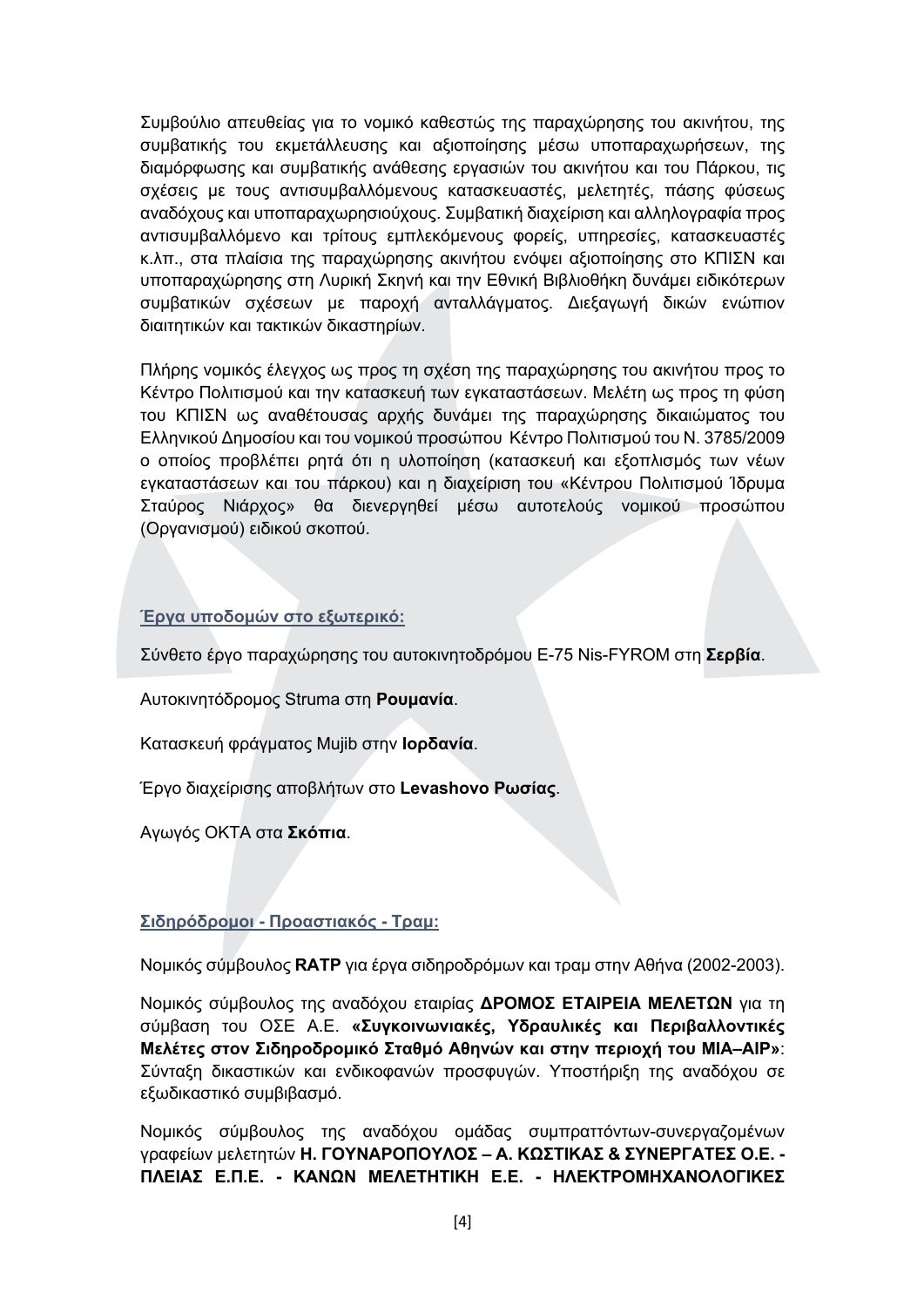**ΜΕΛΕΤΕΣ Ε.Π.Ε. - ΤΑΛΩΣ ΜΕΛΕΤΗΤΙΚΗ Α.Ε.** στη σύμβαση του ΟΣΕ Α.Ε. «Μελέτη κτιριακών εγκαταστάσεων συντήρησης και γενικών επισκευών στο Θριάσιο Πεδίο, 2ο στάδιο, που περιλαμβάνει αναδιαρρύθμιση κτιρίου 1, προσθήκη κτιρίου αποσυναρμολόγησης μηχανών και νέο κτίριο διοίκησης γραφείων»: Διεξαγωγή δικών ενώπιον των τακτικών δικαστηρίων και παράσταση σε ενδικοφανείς διαδικασίες. Σύνταξη δικαστικών και ενδικοφανών προσφυνών.

Νομικός σύμβουλος της αναδόχου ομάδας συμπραττόντων-συνεργαζομένων γραφείων μελετητών ΜΕΛΕΤΗΤΙΚΗ-ΓΡΑΦΕΙΟ ΜΕΛΕΤΩΝ ΑΛΕΞΑΝΔΡΟΥ Ν. ΤΟΜΠΑΖΗ Ε.Π.Ε. - ΓΡΑΦΕΙΟ ΜΕΛΕΤΩΝ ΥΨΙΛΟΝ Ε.Π.Ε. - ΑΛΕΞΟΠΟΥΛΟΣ-ΜΑΡΑΤΟΣ-ΜΠΑΣΑΚΟΣ ΚΑΙ ΣΥΝΕΡΓΑΤΕΣ Ε.Π.Ε. - ΑΝΑΠΤΥΞΙΑΚΕΣ ΤΕΧΝΙΚΕΣ ΜΕΛΕΤΕΣ ΑΝ.ΤΕ.Μ. Ε.Π.Ε. στη σύμβαση του ΟΣΕ Α.Ε. «Μελέτη κτιριακών εγκαταστάσεων συντήρησης και γενικών επισκευών στο Θριάσιο Πεδίο, 2ο στάδιο, που περιλαμβάνει αναδιαρρύθμιση του κτιρίου 2, νέο κτίριο κεντρικής αποθήκης, νέο κτίριο αποσυναρμολόγησης αυτοκινηταμαξών και λοιπών βοηθητικών κτιρίων»: Διεξαγωγή δικών ενώπιον των τακτικών δικαστηρίων και παράσταση σε ενδικοφανείς διαδικασίες. Σύνταξη δικαστικών και ενδικοφανών προσφυγών.

# Υποθαλάσσιες Ζεύξεις

Υποθαλάσσια Σήραγγα Θεσσαλονίκης: Νομικός σύμβουλος Παραχωρησιούχου εταιρίας ΘΕΡΜΑΙΚΗ ΟΔΟΣ ΑΕ. Πλήρης παροχή υπηρεσιών στη διαχείριση της σύμβασης (contract management) και στην προετοιμασία και υποστήριξη συμβατικής αλληλογραφίας και αξιώσεων (claims), από την υποβολή τους έως και την παράσταση ενώπιον των αρμόδιων διαιτητικών και τακτικών δικαστηρίων, καθώς και ενώπιον των Επιτροπών Επίλυσης Τεχνικών Διαφορών.

# Λιμένες - Τουριστικοί λιμένες - Αερολιμένες

Νέος Διεθνής Αερολιμένας Αθηνών: Νομικός σύμβουλος αναδόχου.

Νομικός σύμβουλος της Αστακός ΑΕ, ΝΑΒΙΠΕ ΑΕ στη Σύμβαση Ανάπτυξης ΝΑΒΙΠΕ Πλατυγιαλίου Αστακού (1999-2003).

Νομικός σύμβουλος για την ανάπτυξη της Μαρίνας Φλοίσβου - Άγιος Κοσμάς.

#### Ενεργειακά έργα

Νομικός σύμβουλος της κοινοπραξίας ΑΚΤΩΡ - INSTROMET, αναδόχου του έργου της ΔΕΣΦΑ Α.Ε. «Λεπτομερής σχεδιασμός, προμήθεια, κατασκευή και θέση σε λειτουργία της 2ης ομάδας μετρητικών / ρυθμιστικών σταθμών του συστήματος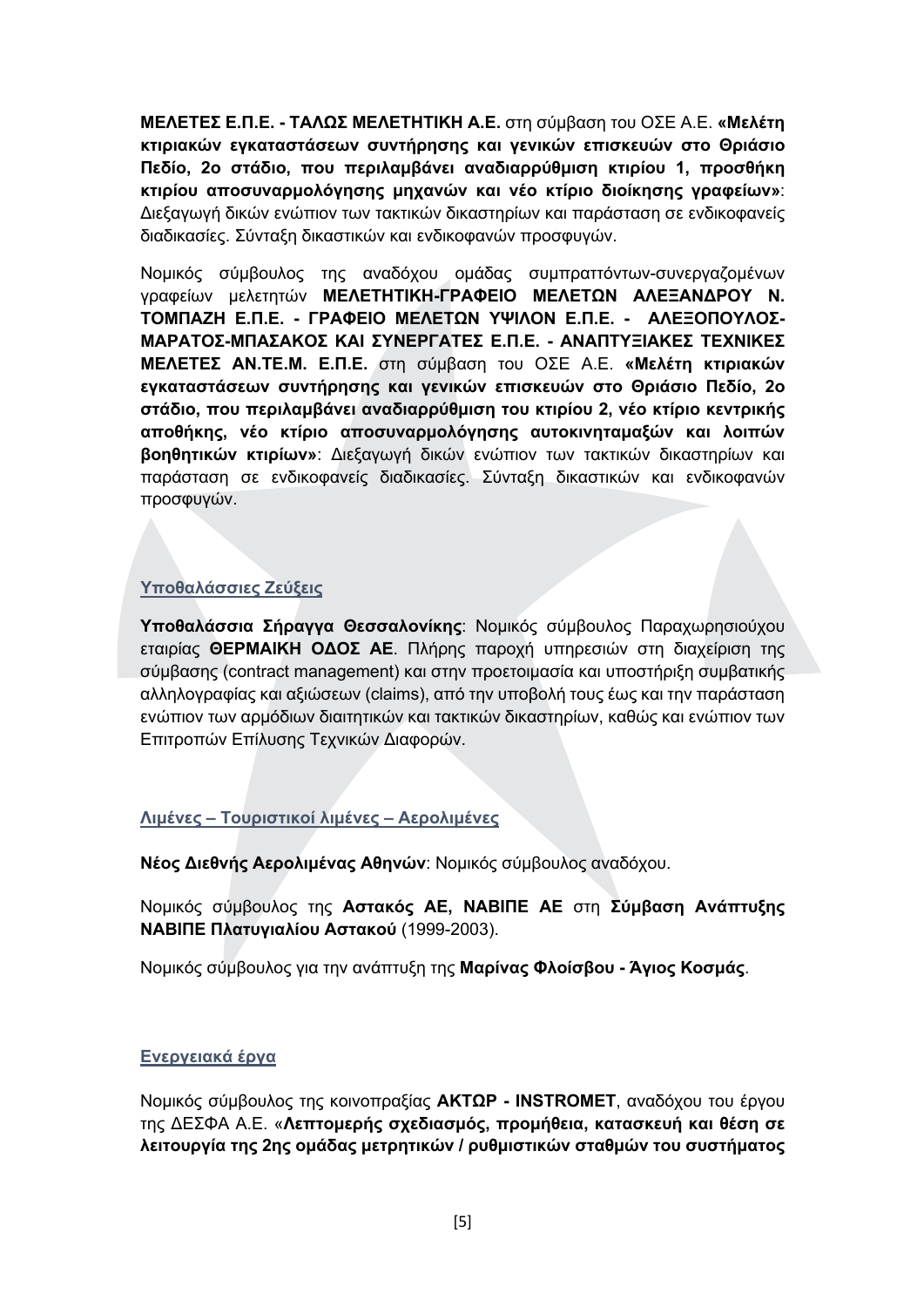μεταφοράς φυσικού αερίου»: Διεξαγωγή διαπραγματεύσεων, δικών και διαιτησίας σε σχέση με διεκδικήσεις κατά την εκτέλεση της σύμβασης.

Νομικός σύμβουλος της εταιρίας ΠΑΝΤΕΧΝΙΚΗ Α.Ε., αναδόχου του έργου της ΔΕΣΦΑ A.E. «Λεπτομερής σχεδιασμός, προμήθεια, κατασκευή Αγωγού Φυσικού Αερίου Υψηλής Πίεσης Αμπελιά - Καρδίτσα - Τρίκαλα»: Διεξαγωγή διαπραγματεύσεων, δικών και διαιτησίας σε σχέση με διεκδικήσεις κατά την εκτέλεση της σύμβασης.

Νομικός σύμβουλος της κοινοπραξίας ΑΚΤΩΡ ΑΤΕ - ΕΡΓΩ ΑΕ, αναδόχου του έργου της ΔΕΠΑ «Κατασκευή δικτύου διανομής και παροχετευτικών αγωγών φυσικού αερίου στην Αττική, συμβατική περιοχή: Βορειοανατολική και Κεντρική (SGI -6005)»; Διεξανωνή διαπρανματεύσεων, δικών και διαιτησιών σε σχέση με διεκδικήσεις κατά την εκτέλεση της σύμβασης.

Νομικός σύμβουλος της κοινοπραξίας ΑΚΤΩΡ-ΒΙΟΣΑΡ για το έργο «Μελέτη, προμήθεια, μεταφορά, εγκατάσταση και θέση σε λειτουργία δύο (2) φωτοβολταϊκών σταθμών ονομαστικής ισχύος 39 MW και 11 MW, αντίστοιχα, στη Μεγαλόπολη Αρκαδίας».

Νομικός σύμβουλος κοινοπραξίας κατασκευής στο Έργο «Μελέτη-Κατασκευή Αγωγού Καυσίμων Νέου Διεθνούς Αερολιμένα Σπάτων» (κοινοπραξία αποτελούμενη από 13 εταιρίες): Παροχή υπηρεσιών σε 3 υπεργολάβους για όλο το διάστημα εκτέλεσης των έργων τους μέχρι και την ολοκλήρωση αυτών.

Ακίνητα – Τουριστικά ακίνητα – Ολυμπιακά έργα και ακίνητα

Νομικός σύμβουλος του Οργανισμού Μεγάρου Μουσικής Αθηνών σε σχέση διεκδικήσεις κατασκευαστών και συμβούλων.

Νομικός σύμβουλος της ΕΤΑ Α.Ε. (ήδη ΕΤΑΔ Α.Ε.) για ζητήματα καθεστώτος ακινήτων, αιγιαλού και παραλίας, ιδιαίτερου καθεστώτος τουριστικών περιοχών, καθώς και για μισθώσεις ακινήτων και διαχείριση συμβάσεων ακινήτων (Grand Resort Lagonissi).

Νομικός σύμβουλος ΕΤΑ Α.Ε. (ήδη ΕΤΑΔ Α.Ε.) για το Χιονοδρομικό Κέντρο Παρνασσού.

Παροχή συμβουλών σε ιδιώτες για την ανάπτυξη ακινήτων σε καζίνο (Πάρνηθα, Θεσσαλονίκη) και τουριστικές υποδομές.

Νομικός σύμβουλος μεγάλων ξενοδοχειακών επιχειρήσεων για ζητήματα ανάπτυξης ακινήτων και πολεοδομικά θέματα στη Χαλκιδική και στα Νησιά του Αιγαίου.

Νομικός σύμβουλος για τις μεταβιβάσεις των ακινήτων πρώην ιδιοκτησίας Μποδοσάκη στην Κασσάνδρα.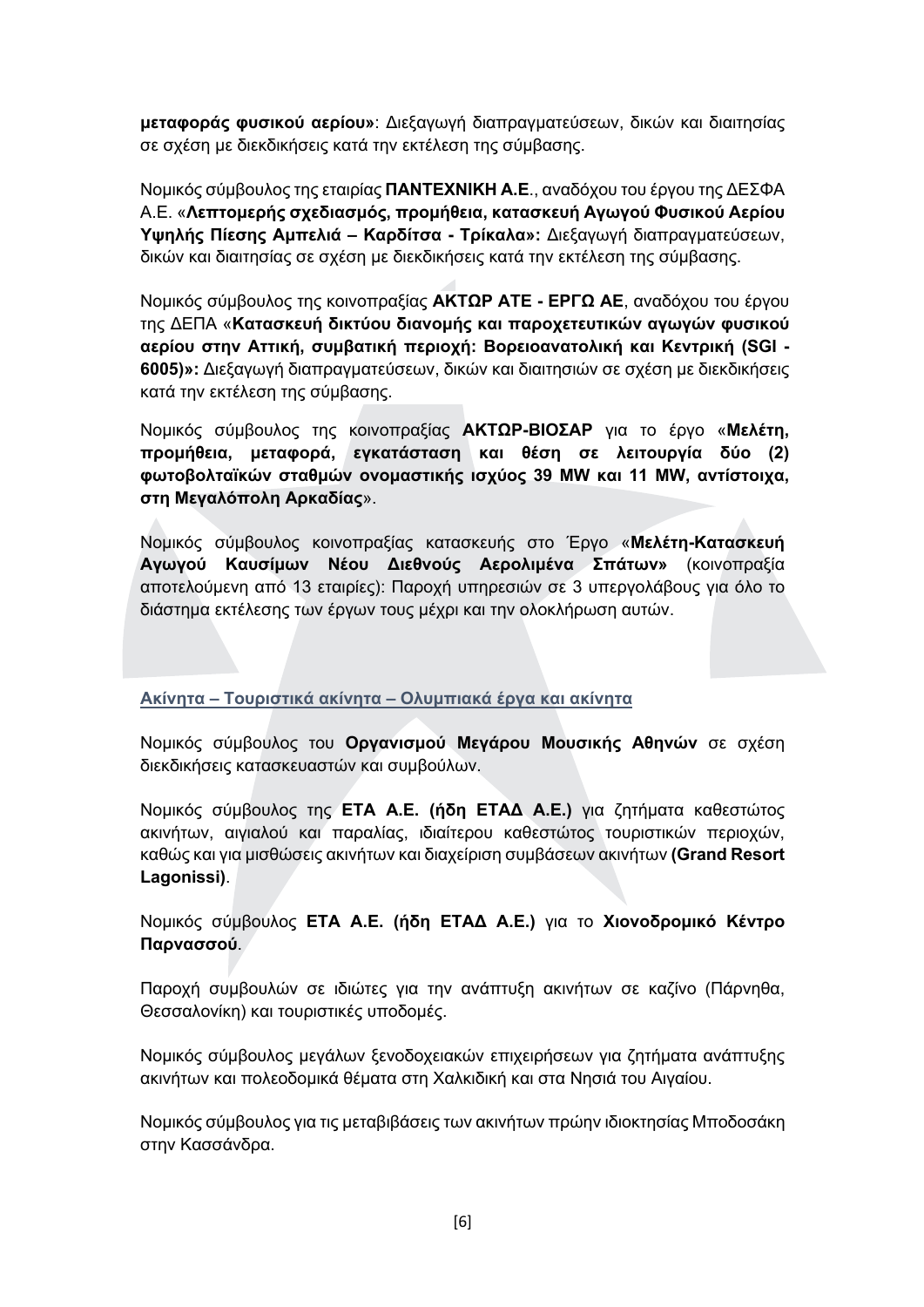Νομικός σύμβουλος εταιριών για την ανάπτυξη εμπορικών κέντρων και Σταθμών Εξυπηρέτησης Αυτοκινητιστών.

Νομικός σύμβουλος για σταθμούς εμπορευματικής εξυπηρέτησης, σταθμούς Μέσων Μαζικής Μεταφοράς και συνδυασμένης ανάπτυξης με άλλες χρήσεις.

Μελέτη ανάπτυξης - αδειοδότησης εμπορικού κέντρου στην Κηφισιά στη θέση του κινηματογράφου «Μπομπονιέρα» - Παροχή γνωμοδότησης.

Νομικός σύμβουλος μελετητών για ακίνητα, αναπαλαιώσεις, ανακαινίσεις, αδειοδοτήσεις (εντολείς μεταξύ άλλων οι Ποτηρόπουλος Ε.Ε., Κωστίκας-Γουναρόπουλος Ο.Ε., ΥΨΙΛΟΝ Ε.Π.Ε. κ.ά.).

Νομικός σύμβουλος μεγάλων ιδιωτικών επιχειρήσεων για την αξιοποίηση πηγών και την εμφιάλωση και εμπορία φυσικού μεταλλικού νερού.

Νομικός σύμβουλος ιδιωτών για την κατασκευή και εκμετάλλευση ξενοδοχειακών εγκαταστάσεων (Rodos Pallace, Hotel Pendelikon).

Νομικός σύμβουλος ναυτιλιακής εταιρίας για την ανέγερση του συγκροτήματος γραφείων της στη Λυκόβρυση Αττικής.

Νομικός σύμβουλος για Ολυμπιακά Έργα και Ολυμπιακά Ακίνητα:

Υποστήριξη ιδιωτών στις σχέσεις τους με την Οργανωτική Επιτροπή Ολυμπιακών Αγώνων και το ΥΠΕΧΩΔΕ.

Νομικός σύμβουλος για ζητήματα σχετικά με το Ολυμπιακό Στάδιο, το έργο Calatrava, το ειδικό καθεστώς των έργων, συγκοινωνιακών, περιβαλλοντικών κ.λπ.

Νομικός σύμβουλος ομάδας μελετητών για το έργο Σπίτι της Άρσης Βαρών στη θέση Σελεπίτσαρι του Δήμου Νικαίας Πειραιά.

Νομικός σύμβουλος της Ελληνικό Α.Ε. στη σύμβαση για την αξιοποίηση της έκτασης που διαχειρίζεται στο πρώην αεροδρόμιο του Ελληνικού (στο χώρο του Ολυμπιακού Συγκροτήματος Κανόε-Καγιάκ). Διεξαγωγή δύο διαιτησιών.

Νομικός σύμβουλος επιχείρησης πρασίνου σε σχέση με έργα συντήρησης και πρασίνου σε Ολυμπιακές Εγκαταστάσεις.

Νομικός σύμβουλος 6 συμπράξεων μελετητών Ολυμπιακού Χωριού.

Νομικός σύμβουλος Τεχνικού Συμβούλου Planet Ernst & Young - Halliburton, Brown & Root.